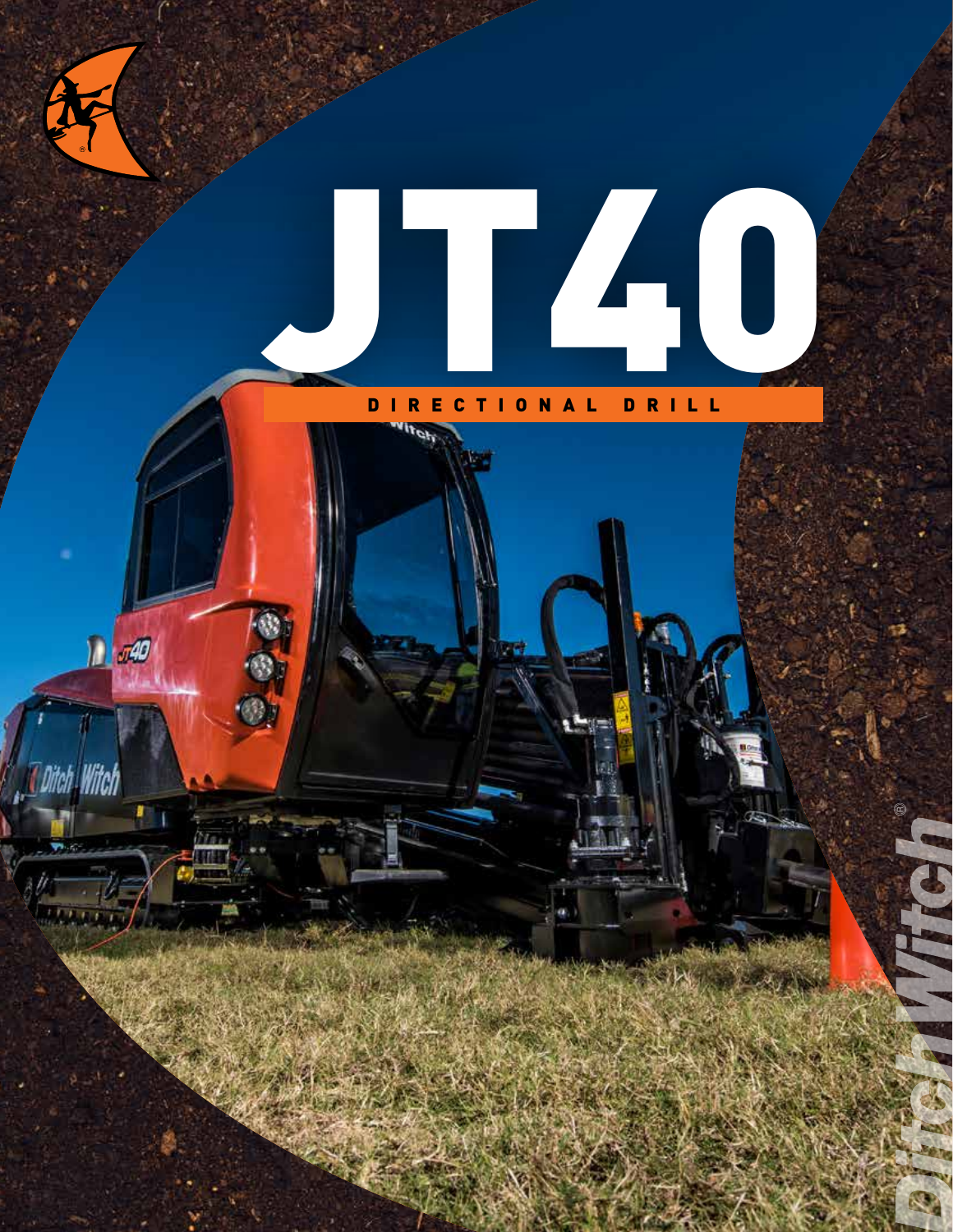**Built from direct customer feedback, the JT40 is a true operator's drill, with the power and productivity owners demand, and the comfort features and intuitive controls to help operators work efficiently.** 

**The patent-pending open-sided vise wrenches are rotated toward the operator, enhancing visibility.**

Something of the Massive At his Lin

**Ditch Wife** 

**Holds up to 600 feet of drill pipe on board, reducing cycle times and increasing ROI.**

5 3 4

**Features a reversible pipe box for added jobsite versatility.**

> Unique add-a-pipe design to increase productivity.

**Equipped with a 70-gpm, 1,000-psi (or optional 110-gpm, 800-psi) mud pump, the JT40 has increased fluid course from the mud pump to the swivel, for more downhole flow capabilities.**

JT40

2

1

**PANTIAN /PINARA** 

3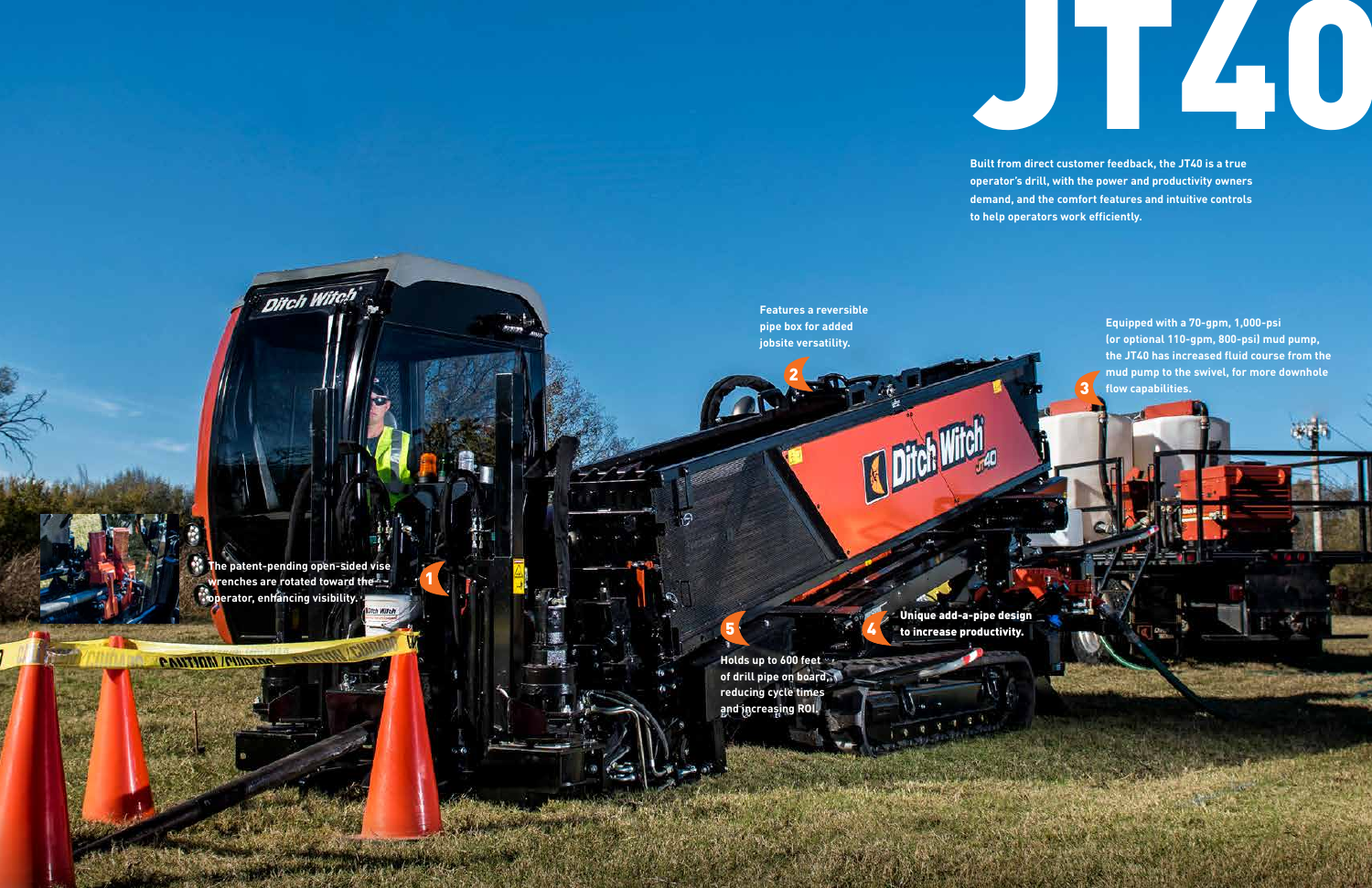**Equipped with a 160-gross-hp, Tier 4 Cummins® diesel engine, the JT40 provides 20 more horsepower over competitive models in its class.**

**6 Ditch Witch** 



**Swing-out, lift-off doors offer easy access for machine maintenance and serviceability.**

**The patented slide cartridge provides a backup for the carriage rollers if they reach the end of their useful life during a bore, allowing operators to complete a job without stopping to replace failed rollers, for increased uptime.**

**Delivers 40,000 pounds of thrust and pullback—30 percent more thrust than competitive models in its class.**

> **State-of-the-art-hydraulic components enhance drill performance and maximize drilling efficiency.**

**Features choice of a climatecontrolled cab with tinted glass or an open operator's station to meet each customer's individual needs.**

# JT40

1

2

3

**JT40** 

4

5

7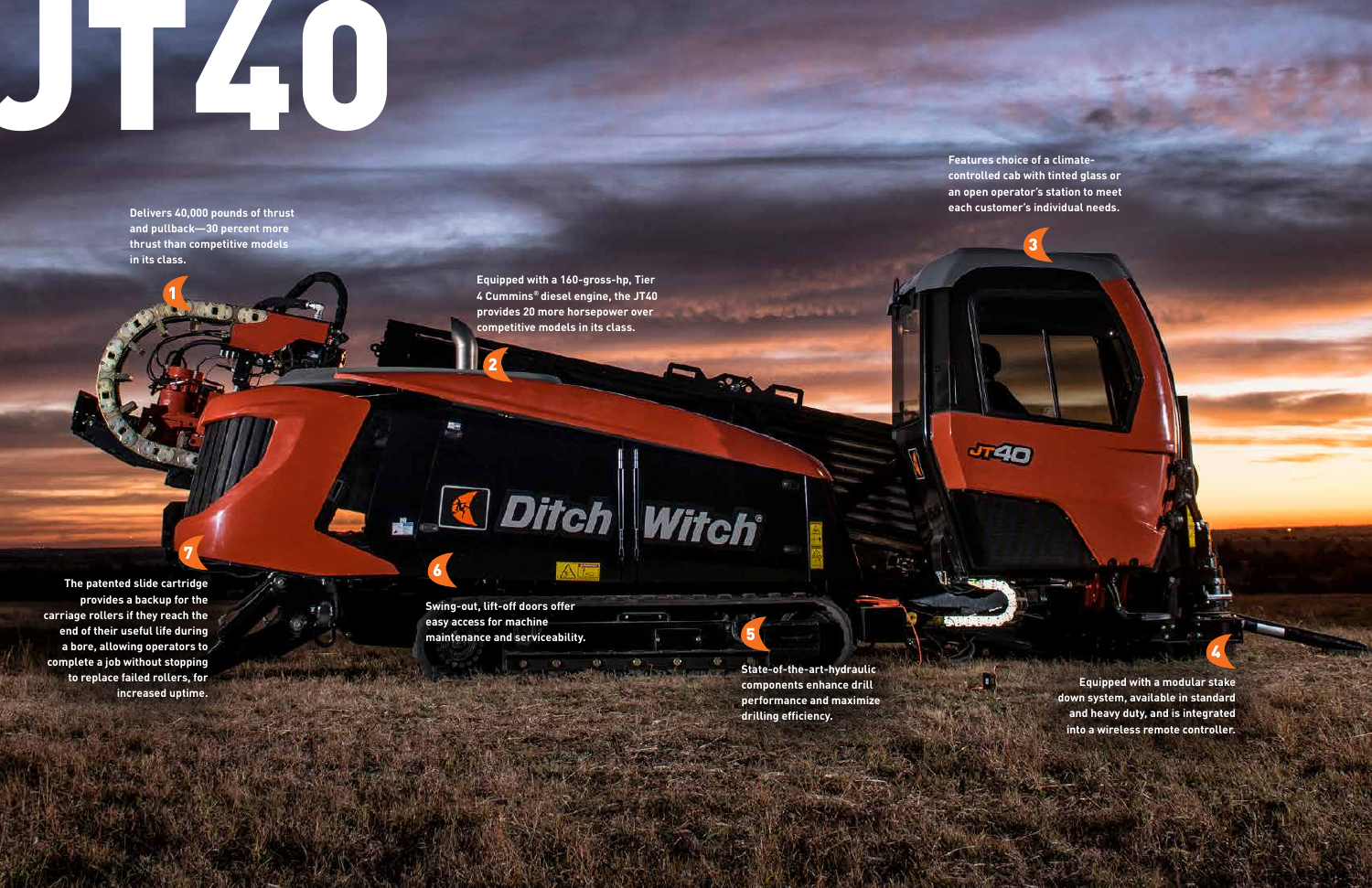Fully enclosed cab offers premium operator comfort and complete climate control.

 $\bullet$ 

W M M

Industry-leading, telescoping cab places the operator at a precise angle, providing an enhanced view of drilling operations.

> The ergonomic station features a heated seat with adjustable suspension and increased legroom to keep drillers comfortable during long hours on a job.

Best-in-class visibility of ground entrance, wrenches, shuttle-retract location and rear connection. DRILL CAB

> The JT40's Radial Operator Control (ROC) is a multifunctional device that delivers improved operator efficiency.

> > Two seven-inch LCD screens for better visibility into all machine functions and diagnostics.

drill pipe installation. 6

CAB

5

 $-80$ 

 $\boxed{-9}$ 

1

 $\frac{1}{2}$ 

**BOOK STATE** 

2

3

4

A real-time position indicator provides insight to the carriage location on every

7

W

 $\blacksquare$  $\blacksquare$ 

 $\blacksquare$